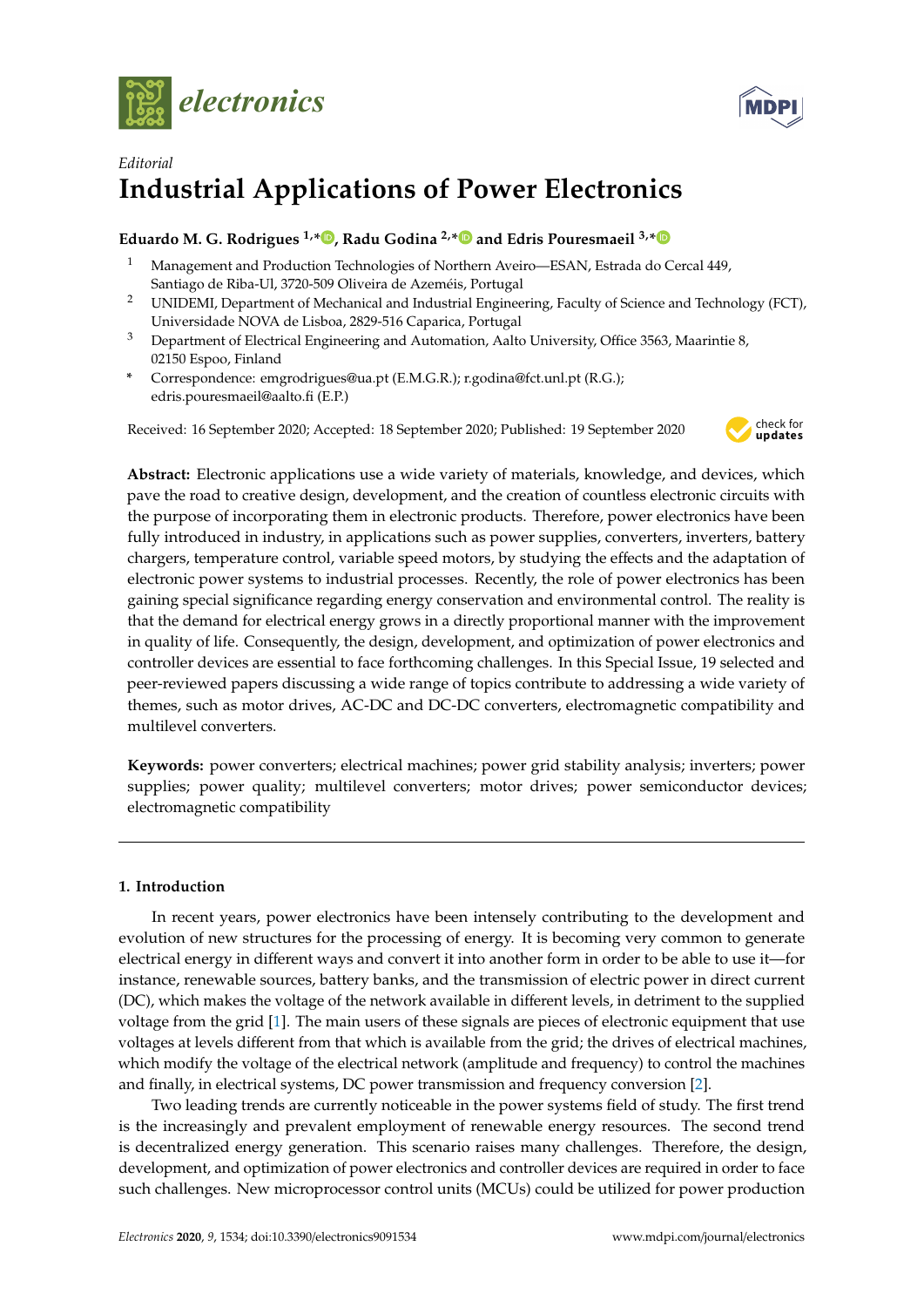control and for remote control operation, while power electronic converters are and could be utilized to control the power flow [\[3\]](#page-3-2).

Nevertheless, power electronics can be used for a wide range of applications, from power systems and electrical machines to electric vehicles and robot arm drives [\[4\]](#page-3-3). In conjunction with the evolution of microprocessors and advanced control theories, power electronics are playing an increasingly essential role in our society [\[5\]](#page-3-4).

Thus, in order cope with the obstacles lying ahead, original studies and modelling methods can be developed and proposed that could overcome the physical and technical boundary conditions and at the same time, consider technical, economic, and environmental aspects. The objective of this Special Issue was to present studies in the field of electrical energy conditioning and control using circuits and electronic devices, with an emphasis on power applications and industrial control. Therefore, researchers contributed their manuscripts to this Special Issue, and contribute models, proposals, reviews, and studies. In this Special Issue, 19 selected and peer-reviewed papers contribute to a wide range of topics, by addressing a wide variety of themes, such as motor drives, AC-DC and DC-DC Converters, multilevel converters and electromagnetic compatibility, among others.

A significant portion of the currently produced electricity worldwide is mostly generated by centralized systems, based on conventional fossil fuel plants or nuclear power [\[6,](#page-3-5)[7\]](#page-3-6). The barriers that policy makers, researchers, and engineers have to overcome when it comes to the operation and control of conventional power plants, and the development of low voltage power generation systems, have paved the way for diverse opportunities of energy generation, closer to the load, by the customers themselves, also known as distributed generation (DG) [\[8\]](#page-3-7). Thus, concerning this topic, several papers are published in this Issue.

In [\[9\]](#page-3-8), an efficient H7 single-phase photovoltaic grid-connected inverter for common mode current conceptualization and mitigation is proposed. Specifically, an extended H6 transformerless inverter that operates with an additional power switch (H7) is utilised for improving the common mode leakage current mitigation in a single-phase utility grid. A new control for a modular multilevel converter (MMC) based static synchronous compensator (STATCOM) is proposed in [\[10\]](#page-3-9) as an effective interface between energy sources and the power grid. This study showed that the proposed control method led to an effective reduction in capacitor voltage fluctuation and losses. The protection of sensitive loads against voltage drop is a challenge for the power system, especially in face of the rising use of DG. Thus, in order to address this obstacle, a compound current limiter and circuit breaker is proposed in [\[11\]](#page-3-10) and validated through experimental and simulation results. The authors argue that in this study that the proposed compound current limiter is able to limit the fault current and fast break in order to adjust voltage sags at the protected buses. A data-driven based voltage control strategy for DC-DC converters, which are increasingly used to integrate renewable energy resources, with the aim of applying them to DC microgrids is given in [\[12\]](#page-3-11). Because these converters can be used for so many applications, suitable modelling and control methods are necessary for their voltage regulation. Simulations performed in this study show a satisfying performance of the data-driven control strategy. Since DG will most likely cause a higher occurrence of fault current levels, in [\[13\]](#page-4-0), a multi-inductor H bridge fault current limiter is proposed in order to reduce the frequency of occurrence of such types of problems. Positive results are obtained through experimental and simulated tests.

As for research studies revolving around converters, a full-bridge converter (FBC) for bidirectional power transfer is presented in [\[14\]](#page-4-1). The proposed FBC is an isolated DC-DC bidirectional converter, linked to a double voltage source—a voltage bus on one side, and a stack of super-capacitors (SOSC) on the other side and real prototype, compliant with automotive applications. In [\[15\]](#page-4-2), a single DC source multilevel inverter with changeable gains and levels for low-power loads is proposed. The validation of this inverter was conducted through simulation and experimental tests using nine different modulations. A p-type module with virtual DC links to increase levels in multilevel inverters is proposed in [\[16\]](#page-4-3), which are able to produce higher voltage levels with a lower number of components, making them appropriate for a wide range of applications. In another study  $[17]$ , Janina Rz asa proposes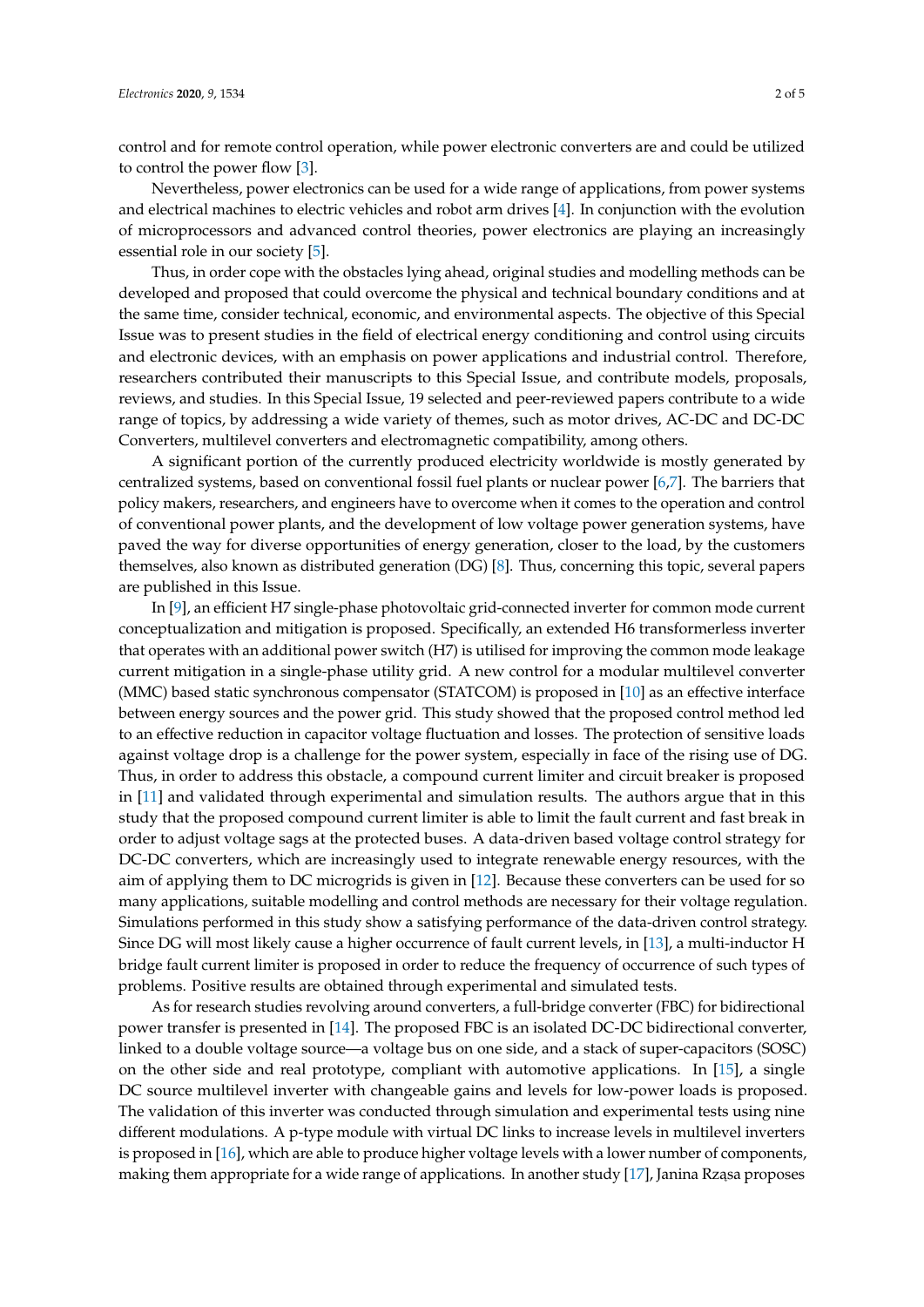an alternative carrier-based implementation of space vector modulation to eliminate common mode voltage in a multilevel matrix converter and evidences that part of the high-frequency output voltage distortion component is eliminated. The proposed modulation method is validated though simulation and experimental results. A comprehensive comparative analysis of impedance-source based DC-DC and DC-AC converters regarding passive component count and size, range of input voltage variation, and semiconductor stress is proposed in [\[18\]](#page-4-5). The authors analyzed the main impedance-source converters with or without inductor coupling and with or without a transformer; useing simulations and experiments to validate this.

Converters and inverters are used for several applications, as gathered from the above-mentioned studies, and as so, they are also used for permanent-magnet synchronous machines (PMSM). An improved model predictive torque control combined with discrete space vector modulation for a two-level inverter fed interior PMSM is proposed in [\[19\]](#page-4-6) and the authors establish a cost function involving the excitation torque and reluctance torque. Simulation and experimental results are used to validate this study, in which the torque ripple and current ripple is reduced. The nonlinear effects, such as voltage and command voltage deviation, of a three-level neutral-point clamped inverter on speed sensorless control of an induction motor are studied in [\[20\]](#page-4-7). In this study a new voltage deviation compensation measure based on the volt-second balance principle is proposed and validated through experimental results.

Extensive research is also made in the area of motor drives. A new effective use and operation of fuzzy-logic controller-based two-quadrant operation of a permanent magnet brushless DC motor drive system for multipass hot-steel rolling processes is proposed in [\[21\]](#page-4-8), with validation through simulation and experimental tests provided. Another study [\[22\]](#page-4-9), proposed a field weakening control method that employs interpolation error compensation of the look-up table based PMSM method. As in the majority of these studies, the improvement reached by using the proposed method is validated through experimental and simulation tests.

Non-linear ceramic resistors such as metal oxide ZnO-based varistors are mainly utilised to protect electronic and electric circuits from overvoltage. The ZnO varistor, also known as metal oxide varistor, is the most well-known type of varistor, and, as such, it is a topic that attracts attention from the research community. This Special Issue is no exception. An experimental study on the effect of multiple lightning waveform parameters on the aging characteristics of ZnO varistors is proposed in [\[23\]](#page-4-10), in which the aging rate and surface temperature rise of ZnO varistor under the impact of multi-pulse current was examined. Another experimental study was made in [\[24\]](#page-4-11) by focusing on the failure mode of ZnO varistors under multiple lightning strokes, in which alterations were observed in the performance of these ZnO varistors after multiple lightning impulses. These changes were analyzed from micro and macro perspectives.

In the semiconductor area of research, a robust electrostatic discharge reliability design of an ultra-high voltage 300-V power n-channel lateral diffused MOSFETs, with elliptical cylinder super-junctions in the drain side, is given in [\[25\]](#page-4-12). The authors have concluded that this is a decent strategy and the human-body model capability of these ultra-high voltage n-channel lateral diffused MOSFETs could be successfully improved without altering the basic electrical properties or adding any extra cell area.

In this area of electromagnetism, a novel AC magnetic transmitter current source circuit is proposed in [\[26\]](#page-4-13) for the application of frequency domain electromagnetic method prospecting. The proposed current source circuit is able to generate high frequency and high constant amplitude currents, which are the main technical problems for the frequency domain electromagnetic method. The results obtained through simulation and experimental tests show that the proposed circuit achieves the linearity of the rising/falling edge, a short reversal time, a low power loss, and a constant amplitude. Since the penetration of electric vehicles is constantly growing in the market, in another study [\[27\]](#page-4-14), a new topology-based approach to improve vehicle-level electromagnetic radiation is proposed due to the fact that electric vehicles suffer from various electromagnetic interferences. The efficacy of this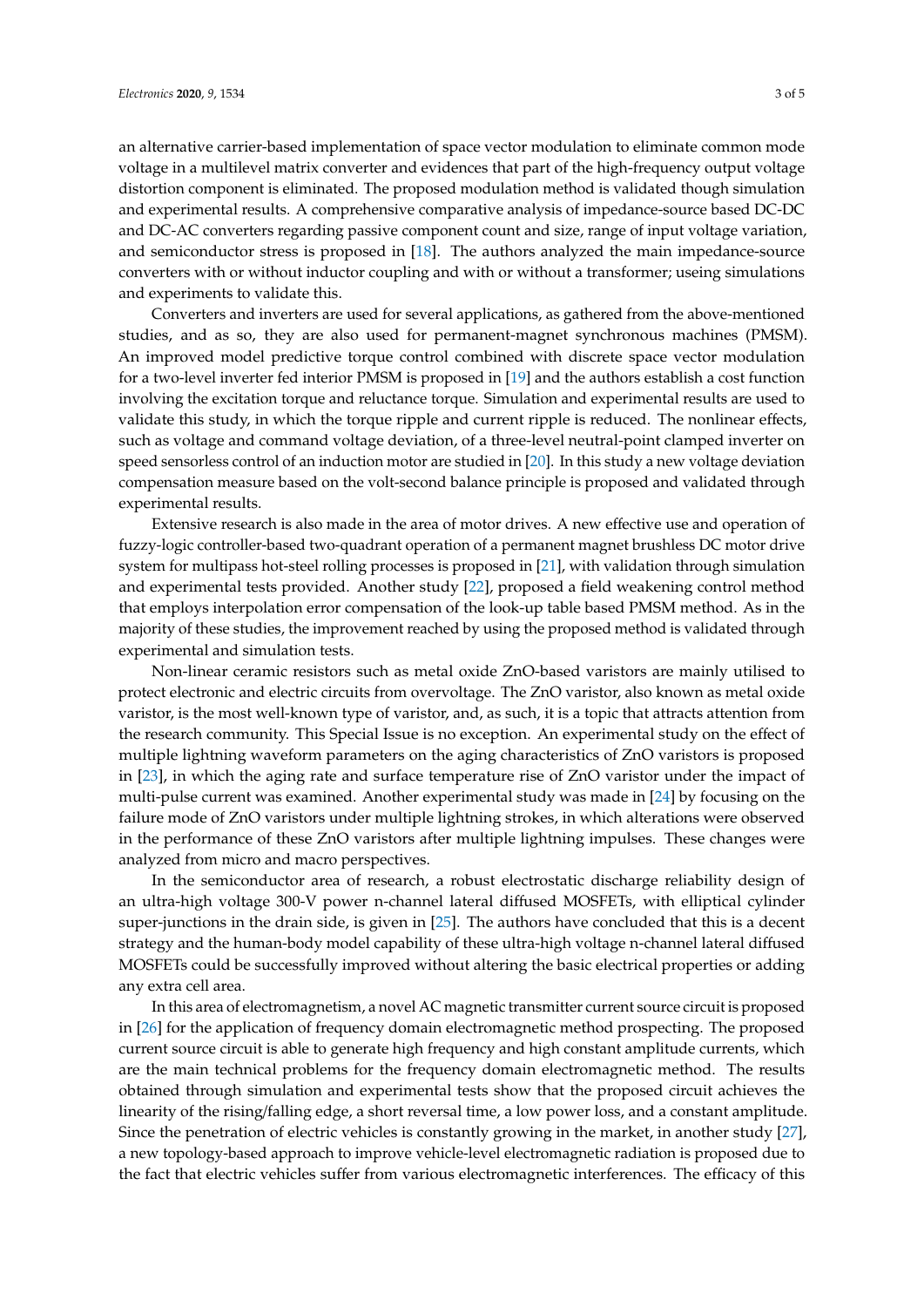method was demonstrated through experimental tests that compared the predicted vehicle-radiated emissions at low frequency with the obtained experimental results.

Improved control methods, better energy efficiency and problem mitigation can be achieved at any level and in almost any system, as can be seen in the contributions to this Special Issue. Even though numerous challenges still remain, research and technology are vital tools for overcoming the challenges that arise in power electronics, specially by heading towards responsible and careful use of the environment. Power electronics plays a key role in the development of renewable energy systems and, therefore, in reducing greenhouse gases. Therefore, through small incremental steps, the objective is to strengthen the role of innovation, with the aim of facing the challenges that lay ahead [\[28\]](#page-4-15) with efficient responses that, additionally, can ensure an economical, reliable and sustainable electrical supply, on which we have grown to become so dependent.

**Author Contributions:** E.M.G.R., R.G. and E.P.; writing—original draft, E.M.G.R., R.G. and E.P.; writing—Review and editing, E.M.G.R., R.G. and E.P. All authors have read and agreed to the published version of the manuscript.

**Funding:** This research received no external funding.

**Acknowledgments:** This Special Issue is the result of the contributions of various talented authors, experienced reviewers, and the devoted editorial team of *Electronics*. Thanks are due to all authors and peer reviewers. Finally, the editorial team of *Electronics* "Power Electronics" Section are to be congratulated for the success of this project, and in particular, thanks are due to Judy Jia, Eric Lin, Xenia Xie and Josephine Yang, and especially to Michelle Zhou, Assistant Editor from MDPI Branch Office, Beijing.

**Conflicts of Interest:** The authors declare no conflict of interest.

## **References**

- <span id="page-3-0"></span>1. Rehg, J.A.; Sartori, G.J. *Industrial Electronics*, 1st ed.; Pearson Prentice Hall: Upper Saddle River, NJ, USA, 2006; ISBN 978-0-13-206418-7.
- <span id="page-3-1"></span>2. Rashid, M.H. (Ed.) *Power Electronics Handbook*, 3rd ed.; Butterworth-Heinemann: Oxford, UK, 2011.
- <span id="page-3-2"></span>3. Perreault, D.J.; Afridi, K.K.; Khan, I.A. 32-Automotive Applications of Power Electronics. In *Power Electronics Handbook*, 4th ed.; Rashid, M.H., Ed.; Butterworth-Heinemann: Oxford, UK, 2018; pp. 1067–1090. ISBN 978-0-12-811407-0.
- <span id="page-3-3"></span>4. Pollefliet, J. 15-Applications of Power Electronics. In *Power Electronics*; Pollefliet, J., Ed.; Academic Press: Cambridge, MA, USA, 2018; pp. 15.1–15.44. ISBN 978-0-12-814643-9.
- <span id="page-3-4"></span>5. Siwakoti, Y.P.; Forouzesh, M.; Ha Pham, N. Chapter 1-Power Electronics Converters—An Overview. In *Control of Power Electronic Converters and Systems*; Blaabjerg, F., Ed.; Academic Press: Cambridge, MA, USA, 2018; pp. 3–29. ISBN 978-0-12-805245-7.
- <span id="page-3-5"></span>6. Funcke, S.; Ruppert-Winkel, C. Storylines of (de)centralisation: Exploring infrastructure dimensions in the German electricity system. *Renew. Sustain. Energy Rev.* **2020**, *121*, 109652. [\[CrossRef\]](http://dx.doi.org/10.1016/j.rser.2019.109652)
- <span id="page-3-6"></span>7. Agnew, S.; Smith, C.; Dargusch, P. Understanding transformational complexity in centralized electricity supply systems: Modelling residential solar and battery adoption dynamics. *Renew. Sustain. Energy Rev.* **2019**, *116*, 109437. [\[CrossRef\]](http://dx.doi.org/10.1016/j.rser.2019.109437)
- <span id="page-3-7"></span>8. Blaabjerg, F.; Chen, Z.; Kjaer, S.B. Power electronics as efficient interface in dispersed power generation systems. *IEEE Trans. Power Electron.* **2004**, *19*, 1184–1194. [\[CrossRef\]](http://dx.doi.org/10.1109/TPEL.2004.833453)
- <span id="page-3-8"></span>9. Mahmoudian, M.; Rodrigues, E.M.G.; Pouresmaeil, E. An Efficient H7 Single-Phase Photovoltaic Grid Connected Inverter for CMC Conceptualization and Mitigation Method. *Electronics* **2020**, *9*, 1440. [\[CrossRef\]](http://dx.doi.org/10.3390/electronics9091440)
- <span id="page-3-9"></span>10. Shahnazian, F.; Adabi, E.; Adabi, J.; Pouresmaeil, E.; Rouzbehi, K.; Rodrigues, E.M.G.; Catalão, J.P.S. Control of MMC-Based STATCOM as an Effective Interface between Energy Sources and the Power Grid. *Electronics* **2019**, *8*, 1264. [\[CrossRef\]](http://dx.doi.org/10.3390/electronics8111264)
- <span id="page-3-10"></span>11. Heidary, A.; Radmanesh, H.; Bakhshi, A.; Rouzbehi, K.; Pouresmaeil, E. A Compound Current Limiter and Circuit Breaker. *Electronics* **2019**, *8*, 551. [\[CrossRef\]](http://dx.doi.org/10.3390/electronics8050551)
- <span id="page-3-11"></span>12. Rouzbehi, K.; Miranian, A.; Escaño, J.M.; Rakhshani, E.; Shariati, N.; Pouresmaeil, E. A Data-Driven Based Voltage Control Strategy for DC-DC Converters: Application to DC Microgrid. *Electronics* **2019**, *8*, 493. [\[CrossRef\]](http://dx.doi.org/10.3390/electronics8050493)